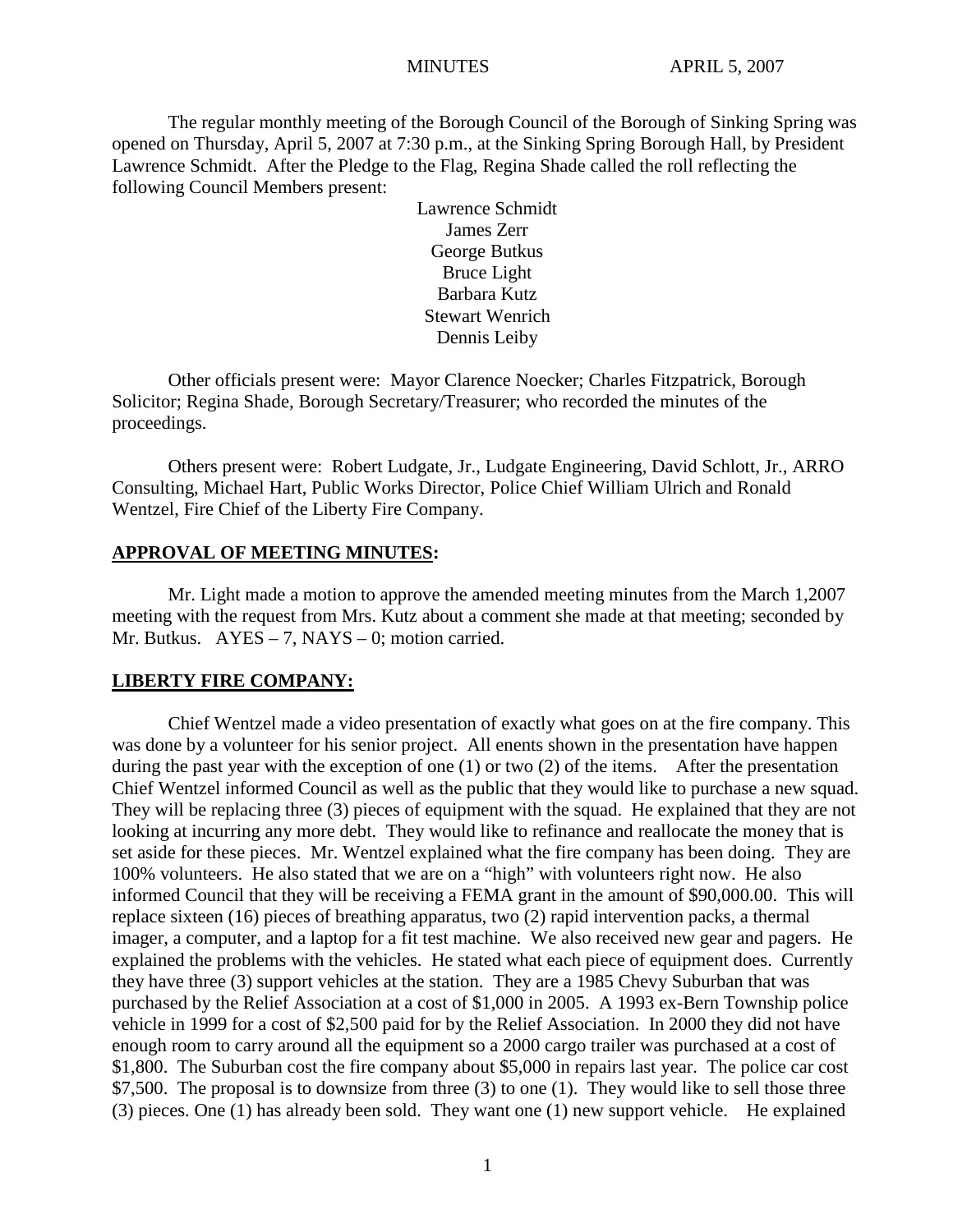#### **LIBERTY FIRE COMPANY (cont'd):**

what this vehicle would contain and that other departments would be able to use this vehicle as well. This would be at no cost to the Borough; it would involve the switching of things around, according to Mr. Wentzel. A discussion ensued. The estimated cost the vehicle was \$158,000.00. He would like to refinance the existing loan. There are two (2) payments left. The amount to pay off is \$98,776.22 on the refurbishment to the engine and the ladder truck. Mr. Wentzel is looking at refinancing \$258,776.22. Mr. Wentzel explained how he hopes it will work. He thanked Council for allowing him to make the presentation.

#### **VISITORS:**

The first visitor was Mrs. Jeanette Dunkelberger. Mrs. Dunkelberger questioned whether we will be discussing the disillusionment of the Authority that evening. Mr. Schmidt stated probably. The other issue was that we are in debt up to \$1.5 million. Mr. Schmidt was not aware that we were in that much amount. Mr. Fitzpatrick stated that was not a correct amount. Mrs. Shade explained it was probably about \$900,000.00 to \$1,000,000.00. But she was not prepared to discuss this tonight or she would have brought that information with her. Mr. Butkus stated that the amount of \$650,000.00 that we could have borrowed contained money in case something unforeseen came up. Mr. Fitzpatrick stated that Local Government Debt Act in Pennsylvania sets a limit on how much money can be borrowed by a municipality. We are well below our borrowing capacity. That is a determination made by the State. Once again, we are below it. Mr. Biggs wanted to know what our credit ceiling would be. Mr. Fitzpatrick did not know. We make that determination every time we borrow. Mrs. Shade stated that if anyone is wondering about the solvency of the Borough, please listen when the Treasurer's Report is given. We have over \$419,000.00 in just the General Fund and over \$484,000.00 in the Sewer Fund. This is just the beginning of receiving our tax money also.

The next visitor was Mr. Francis Butkus who deferred till later.

Deb Dietrich was next. Ms. Dietrich lives at 57 Ralph Avenue. Ms. Dietrich lives directly across the street from the social quarters of the fire company. They are enduring enormous hardships. Ms. Dietrich stated that the police are aware of their problems. The noise from the bands is unbelievable. Two (2) of those Saturdays, she had to call the police. They turned down the music but after a bit of time, they turned the volume back up. The traffic and the noise are becoming difficult. She has talked to several neighbors and they too, are enduring the loud music. The concern is that they have been dealing with the loud noise for over six (6) months. She does believe that the fire company social quarters should be allowed to have music, but it should not be as loud as they have it. Councilman Zerr is getting her a copy of the noise Ordinance. If they are complying with the noise Ordinance, then we need to update that Ordinance. The bar is open so late at night. She feels that this contributes to crime. She would like Council to address her concerns. Mr. Schmidt asked the Chief if he had anything to say. Chief Ulrich stated no that he has already been threatened with a lawsuit over this incident. He will make no public comments about it. It is being investigated as complaints are taken. Chief Ulrich received a phone call and he referred it to the Solicitor. Ms. Dietrich was also threatened with a lawsuit as well. Mr. Fitzpatrick stated that the Chief will continue to investigate all complaints he receives. He continued that the Attorney that represents the fire company has also contacted Mr. Fitzpatrick. He advised him that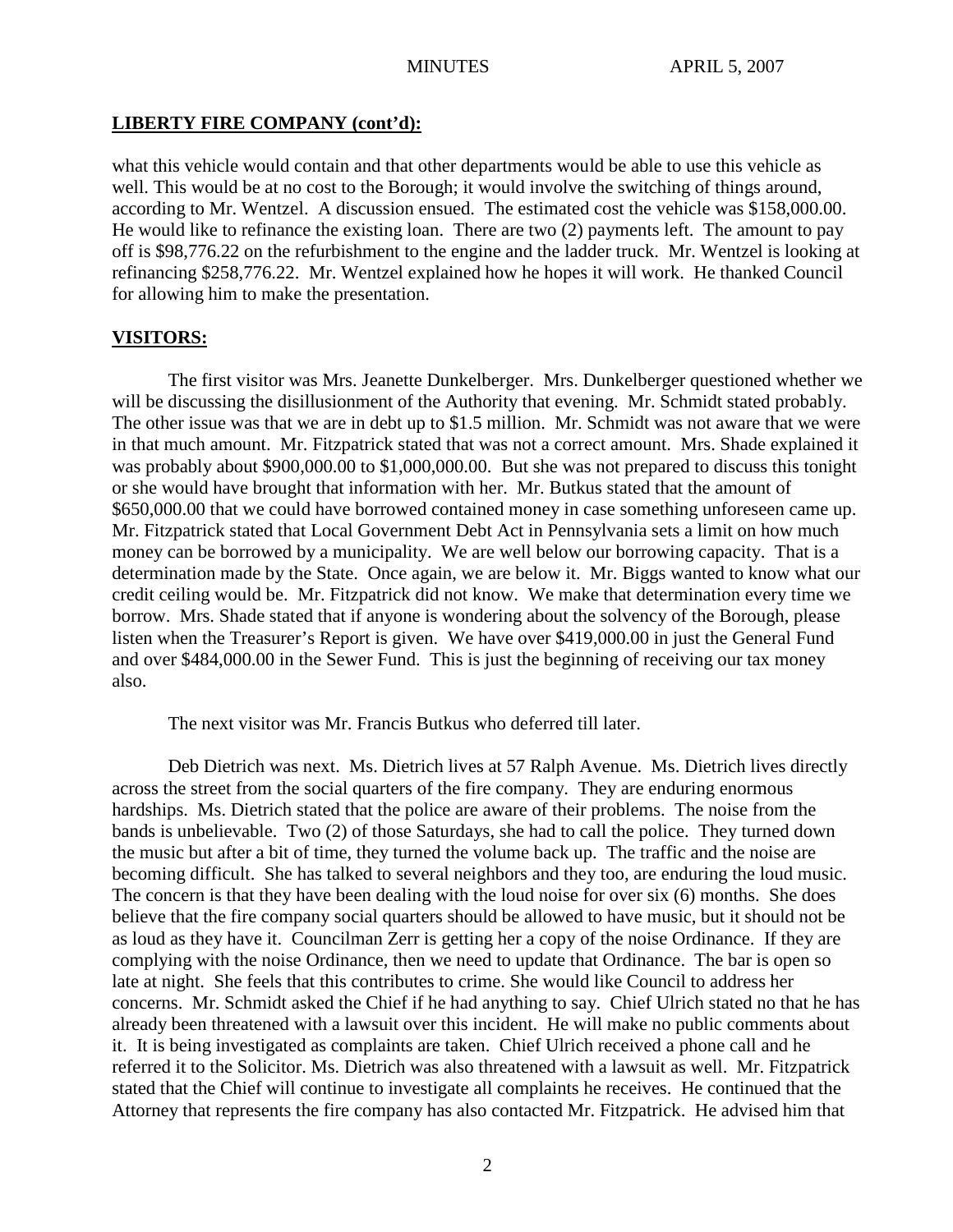we will continue to respond to complaints and if citations are needed, they will be handed out as well. Mr. Fitzpatrick as heard that the PLCB has also investigated the club. The authorities have been contacted and are doing their investigations. There has to be a violation of the law. Mr. Ludgate stated that in the revision of the joint comp plan that will be presented there are stricter noise limits which will be adopted as well. Ms. Dietrich thanked Council.

The next visitor was Bill Moser. He made a brief statement. It was an FYI for Council. Back in April of 2006, Mr. Neal Nevitt and he had submitted a letter to the Authority requesting paperwork under the "right to know act." Up till now, they have received some of the paperwork that they requested but not all. That was over a year ago. He feels he is being backed into the corner and there is nothing he can do other than go to the Attorney General at this point. He realizes that they are not the Authority; however if he goes to the Attorney General it will eventually come back to Council as well. He just wanted to let them know that for some reason this paperwork is unavailable. Mr. Schmidt asked if anyone has anything to say about that. Mr. Biggs asked Mr. Schmidt what he has to say about it. Mr. Biggs questioned what kind of paperwork was requested. He wondered what kind of paperwork he looking for. Is it paperwork from the Borough, Mr. Biggs asked. Mr. Schmidt stated, no, he believes it is from the Authority. Mr. Fitzpatrick stated he did not mention Council at all; he said it was the Authority. Mr. Leiby stated that he did not remember Mr. Moser coming to the Authority and asking for anything. Mr. Moser stated he submitted a letter. Mr. George Butkus questioned while he knew it was over a long period of time, who was responsible for keeping these papers. Mr. Butkus said last year there were questions about some agreements, bills, and other things. To the best of Mr. George Butkus' memory the official documents like these things were kept by the Borough at least as far as he could remember and were to be filed with their minutes, not co-mingled, but separately. If this information is lost how much fault does the Borough's office staff have throughout the years, Mr. George Butkus wondered. Mr. Butkus wondered who was to be keeping track of those official documents of the Authority. Mr. Fitzpatrick stated as far as record keeping goes, the Authority is an independent entity and the Authority must maintain its own paperwork. He knows that there were various locations that the paperwork could be. One (1) was with their solicitor, one (1) here in the Borough Hall under the control of the Authority secretary. The Borough would receive copies of documents that were entered into involving the Borough. Mr. Fitzpatrick had a task of trying to put together what capacity has been sold. He went through all the agreements the Borough had in their possession. He calculated what he knew to be the capacity to the surrounding municipalities based on the agreements. He then saw a letter that was delivered to him the day before that stated there was a 30,000 gallon per day commitment to the Commonwealth of PA. He didn't know anything about this. He believes ARRO might have known. The Borough along with the Authority received a letter from Lower Heidelberg Township concerning the presentation of various agreements. He presented all the agreements that he had in his possession. There was an allegation about the sale of capacity to the Solicitor of the Authority. He does not have any agreement in his possession or the Borough's possession of that sale. He has seen an agreement that was entered into by two (2) townships in relationship to that sale, but nothing showing the sale of that capacity from the Authority to their Solicitor. The conclusion is the Borough does not have all the agreements based on that. As a matter of fact based on these findings he is recommending that Council table any action to attempt to dissolve the Authority until it is clear what the Authority has sold in terms of capacity in its plant. It is clear the Borough does not have all the information. When that is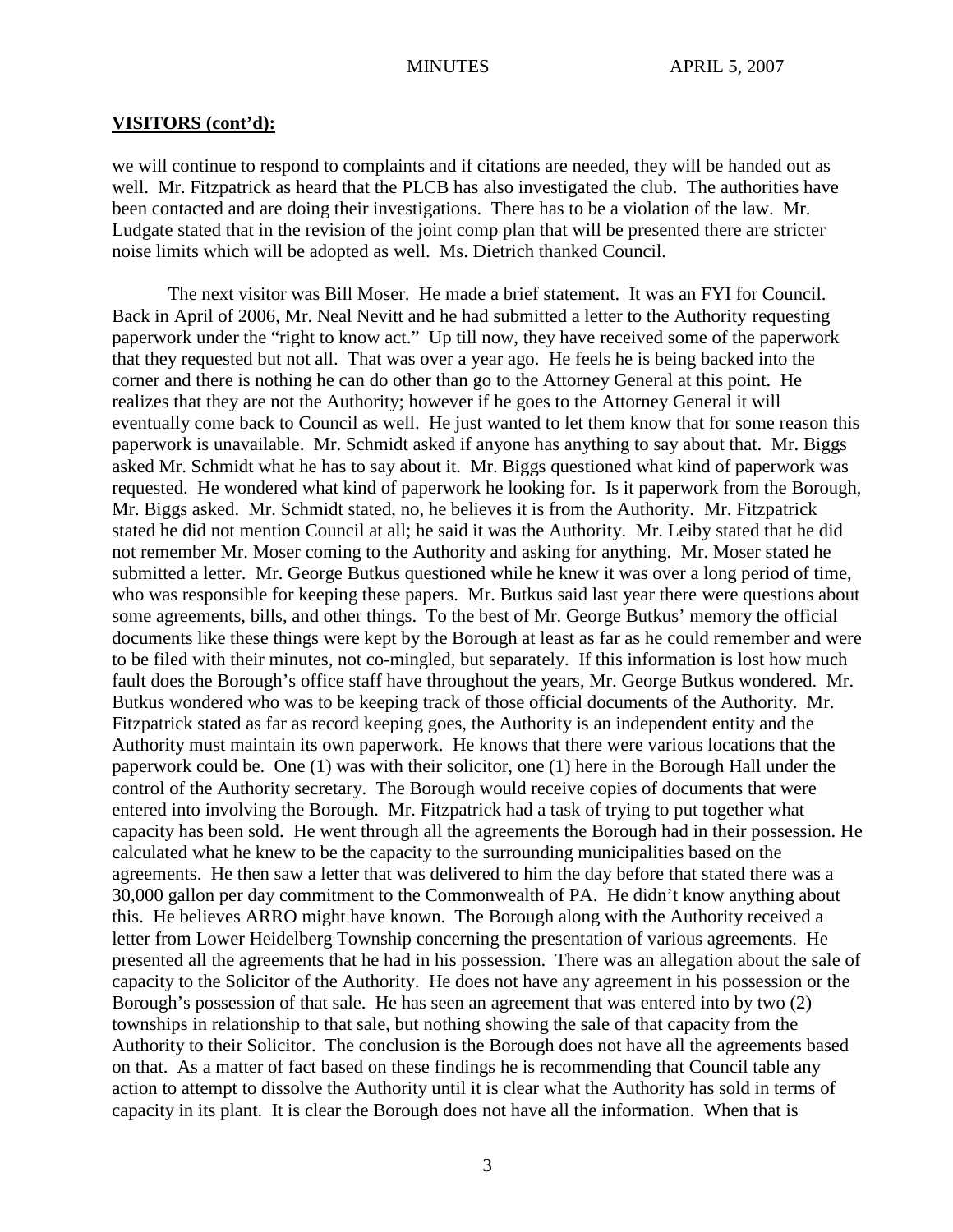concluded, he would then recommend Borough Council could then reconsider this. At this point, it would be a mistake for Council to consider dissolving the Authority when they don't have significant information. Mr. Biggs feels that the information was provided to the gentleman; he was unaware that he didn't get all the information he requested. He wanted him to direct the request to the Authority and at least Mr. Biggs will try to get him the information that he requested. He was unaware of the shortage of some of this paperwork. Mr. Francis Butkus said he too was unaware that they did not receive all the information that was requested of them. He said he believed the Authority secretary made all the information available to them. Mr. Moser stated when he was dealing with Ms. White, Ms. White herself stated she did not know where the files were. Mr. Biggs questioned if that was because of the move to the new Borough Hall. Mr. George Butkus asked how this works. It could have been from two (2) secretaries ago. Mr. George Butkus stated "clearly the files are missing" he wondered how this works now. He said it was not an attempt not to provide them, but that they are no longer in the possession of the Authority. He realizes Council is not involved with the records. Mr. Fitzpatrick stated the concern is that some of the records were not held in house. He is aware of this as he has had conversations with their Solicitor and he had some of those records. To what extent has it been investigated with him, Mr. Fitzpatrick was not sure. This is the former Solicitor, not Mr. Hoffert. Mr. Fitzpatrick knows that Mr. Binder (former Solicitor) must have something from the Commonwealth of PA. There is no agreement in the Borough files so someone must have it. Mr. Fitzpatrick continued that might be one (1) of the agreements that Mr. Moser and Mr. Nevitt were looking for. He did not know. Mr. Fitzpatrick is concerned from the Borough's perspective of dissolving the Authority when it does not have all the information regarding the capacity sold. Mr. Moser said Mr. Fitzpatrick addressed his concerns; however it has been almost one (1) year and he heard nothing. Mr. Leiby stated in that year did you ever come to the Authority meeting and ask for that information. Mr. Moser stated not to the Authority meeting, he sent a letter. Mr. Leiby stated you didn't come to an Authority meeting and ask. Mr. Zerr stated in light of the new information that was presented he made a motion to table this until the information is received. He also wanted the Authority and Borough to work together to get this situation resolved as soon as possible; seconded by Mr. Light. Mr. Biggs stated when this came about last month it was apparent that three (3) of the Councilpeople knew nothing about this. At that time the Chair stated this will be voted on this evening. Mr. Biggs wondered if he was unaware that these agreements were missing. Mr. Biggs knew the answer. He stated that Mr. Schmidt knew these documents were missing for two (2) years. Mr. Biggs wondered why we were tabling this now. Mr. Biggs feels Council should vote this either up or down. He doesn't like the implications here, say it out right, Mr. Biggs said. Mr. Schmidt did not know that the Attorney General was being brought into this. He heard it for the first time that night. Mr. Fitzpatrick made no recommendations based on what Mr. Moser said that evening. His recommendation was based on the finding of the 30,000 gallons of capacity to the Commonwealth. Mr. Biggs agrees with that. The other issue with the sale of capacity to the Solicitor, he heard of it, but has not seen anything with regards to it, even to this date. Mr. Biggs stated it was interesting that the document that he was holding had the signature of the Borough Secretary on it. Mrs. Shade stated she attested his signature not saying that she was signing on behalf of the Borough. Mr. Biggs stated Mrs. Shade had the document in her hand, why didn't the Borough have a copy of it. Mr. Francis Butkus held up a copy of the document. Mr. Fitzpatrick stated he still hasn't seen it. Mr. Biggs stated that Mr. Binder had it. Mr. Biggs stated that Lower Heidelberg signed it. Mr. Biggs stated that the Borough signed off on it, because the Borough Secretary witnessed it. Mr. Fitzpatrick stated "no". He asked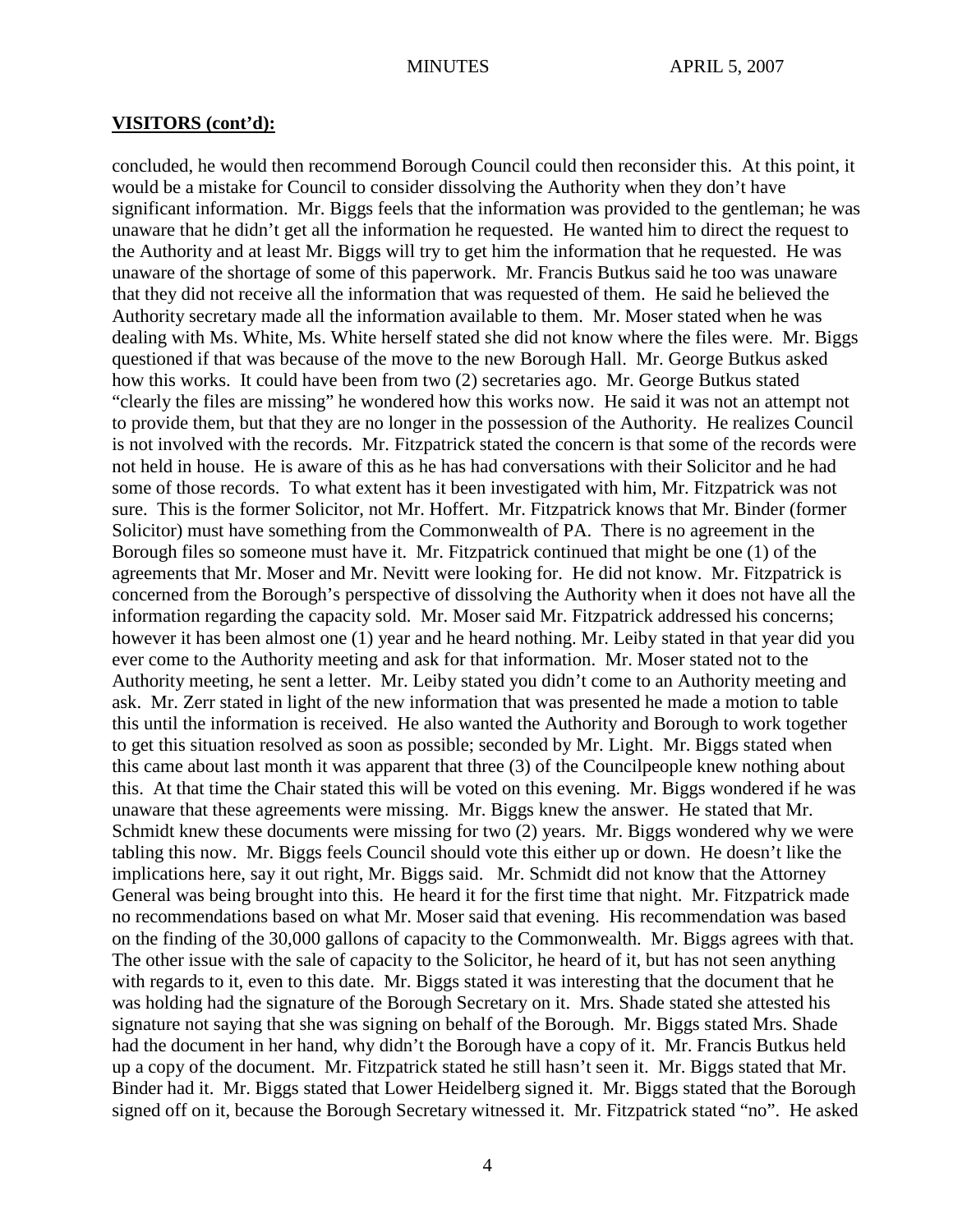if Council was a signator to that agreement. Mr. Francis Butkus stated "no". Mr. Fitzpatrick told Mr. Biggs that was not accurate then. Mr. Biggs then stated we didn't need a copy of it. Mr. Fitzpatrick stated we do need a copy of it. Mr. Biggs stated you didn't need it before, but now you need it. Mr. George Butkus questioned this document that Mr. Binder had, is it the official copy or his working copy. Is it possible that the copies Mr. Binder has are his working copies and not the official signed and sealed copies? Mr. Fitzpatrick stated that could be. He does not know what he has or had. He does know that he had originals of some of the agreements. Mr. Schmidt asked if it was a completely signed copy by all parties. Mr. Francis Butkus stated yes. He wanted to shed some light on this whole thing. He agreed with Mr. Fitzpatrick. They are a miss mosh mess. It is like a dog's breakfast. He was with Ms. White looking for stuff. He doesn't want to throw rocks. It needs to be resolved. Up until a few years ago, the Borough Secretary was the Secretary for the Authority. Over the years, we have not been able to find records. Mr. Butkus stated that the records were not properly kept throughout the years. We must straighten them out. Mr. Francis Butkus just received Mr. Binder's records. He is requesting that we purchase three (3) big drawer files that lock. Records have not been properly stored. This should not have been. Just before the Borough moved, papers that the prior Secretary said were not there were found in the old Borough Hall. Mr. Francis Butkus asked if that was not correct. Mrs. Shade stated it was; she found them. The document that was in question, (he was holding it) was signed by Lower Heidelberg Supervisors and Authority. Mr. Leiby said they should have a copy if it was signed by them. South Heidelberg's Supervisors and Authority and Wernersville/Robesonia Authority signed this agreement, Mr. Butkus stated. In addition, Mr. Binder and Regina signed it as well. Mr. Fitzpatrick stated Mrs. Shade just attested to his signature, she did not sign as the Borough Council. Mr. Butkus stated there were seven copies made; one (1) for Mr. Binder and the rest for the other municipalities. He stated he needs help bringing them in as there are a lot of them. Mr. Zerr stated that the one (1) room has been fixed up down in the basement. It is secure. It is ready anytime the Authority wants to move their stuff in. It has been ready for a year. Mr. Butkus stated he asked about that and he was told none of their records were moved down there yet. His assumption was that the Borough employees were going to move the stuff down from the back. The proper thing to do is sort through all that paper and refile the information as it is going downstairs, Mr. Butkus said. He felt this should have been done back when Regina and Mr. George Tindall were going through stuff to help Mr. Fitzpatrick put things together. Mr. Schmidt stated he thought new files were created from the stuff that was found at the old Borough Hall. Mr. Ludgate and Mr. Schlott both agreed there were. Mr. Butkus stated he did not know that. Mr. Fitzpatrick stated that it was true that the Borough Secretary was also the Authority Secretary up until a few years ago. He stated that was part of the problem. There was no clear distinction between the Authority and the Borough. In fact it got so bad; the Borough actually had the tapping fees in a Borough account. When Mr. Fitzpatrick saw that, he said, that can't be. We made the calculation and transferred the money over to the Authority. He believes part of the problem was no distinction. It was probably mingled in. Clearly there is a distinction. They are their own separate entity. He believes that we should pledge working together just like Council stated to find out exactly what the capacity is. He again believes this should be resolved before any action is taken to disband the Authority. The allocation with the State was long before Mr. Fitzpatrick was our Solicitor. Mr. Butkus stated it was placed on us by DEP. He explained it was from the old landfill. Mr. Fitzpatrick asked if we still have a continuing obligation for that capacity. Mr. Butkus stated yes. That does not come to us. It is not coming to us anymore. Mr. Butkus stated we have some real big problems and he was looking for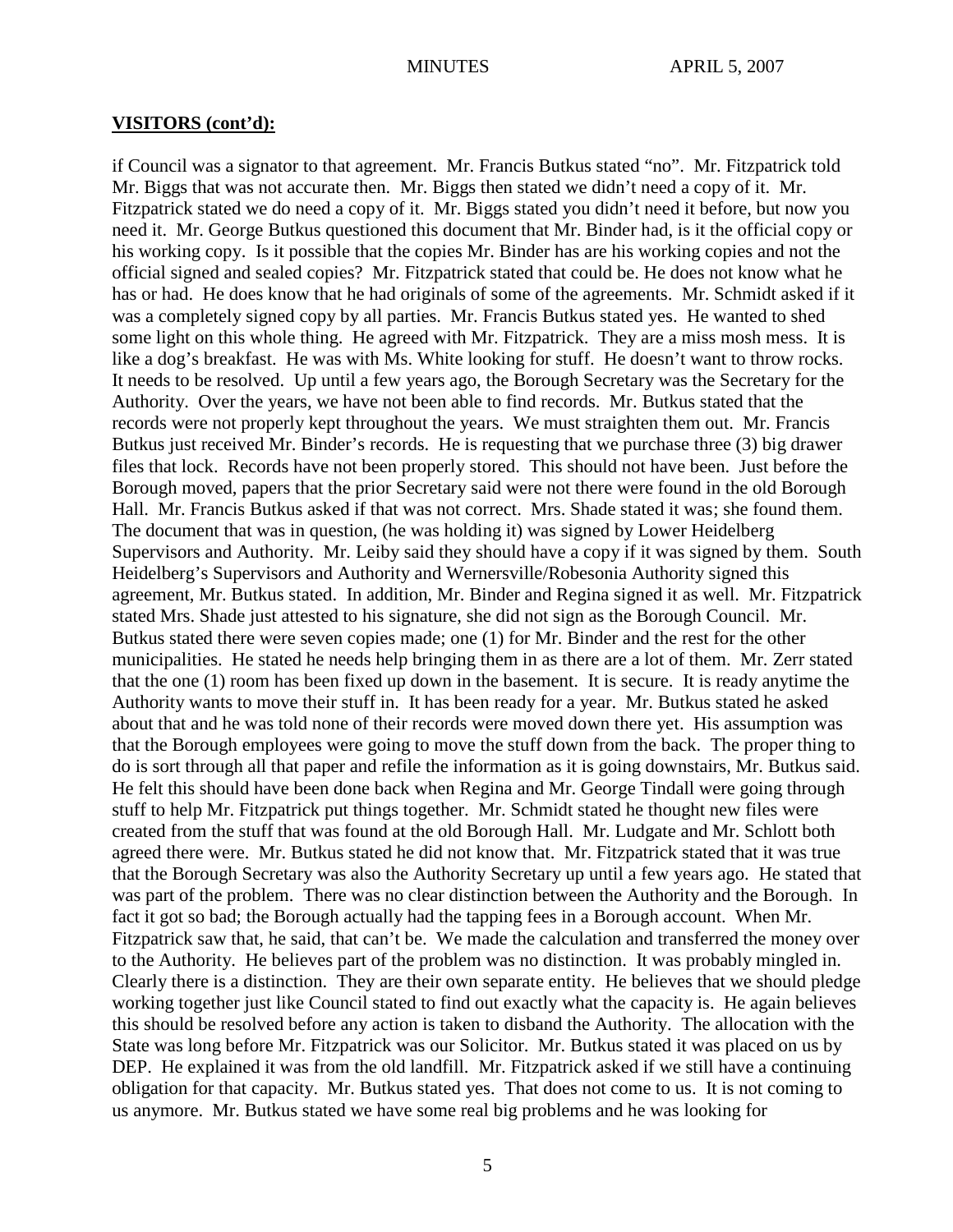Mr. Fitzpatrick's thoughts. Mr. Butkus stated they have some projects that they must do. He feels that there is a lack of confidence in the Authority. He feels there should be an up and down vote one (1) or another. Mr. Schmidt stated he is not in a position to vote on this at that time. He will ask Council but he feels based on the discussion that evening he feels it should be tabled. Mr. Butkus told Mr. Schmidt using his own psychology in this one. You forced the vote on the resolution with the other three (3) not knowing anything. Now, you have a problem because you don't have enough information. Mr. Leiby questioned that in the resolution it said the Authority was not to incur anymore debt. He wondered if that meant that they were to stop the Mt. Home Road project. Mr. Schmidt said no. Mr. Fitzpatrick stated as Mr. Hoffert told you as the Authority the resolution means absolutely nothing from a legal standard. He told you that. You are perfectly permitted to. The resolution was simply a declaration of intent of the majority of Council at that moment. Your Solicitor has advised you, he told him that he did, that the resolution means nothing. Mr. Fitzpatrick fully acknowledges that too. The Authority can do whatever it wants. The concern is that if actions were taken in the interim to incur additional debt, it would have an adverse effect on the Borough. Some action was taken by the Authority which will have an adverse effect on the Borough and the Authority regardless if there is disillusionment or not. Debt was paid off at a low interest rate….debt that we were carrying at a very low interest rate. The Authority knowing full well, that there was a presentation done by the Authority engineer stating millions of dollars of repairs should be made to the system. Money will have to be borrowed now… that money was used to pay off low interest debt that may have a real adverse effect on the whole community. Mr. Fitzpatrick stated it may, just may hurt the entire community depending on the interest rate that we get. Mr. Fitzpatrick said if we would go out today for borrowing we would never get the rate they were paying on that loan. Mr. Biggs stated they did what they did on the advice of their legal counsel. Mr. Fitzpatrick stated he also knew their counsel told them the resolution has no impact at all and he agrees with him on this issue as well. The issue was to table the motion. Mr. Schmidt called for a roll call vote.  $AYES - 4$ ,  $NAYS - 2$ ,  $ABSTAIN -1$ ; motion carried. Mr. George Butkus questioned if it would be advantageous for the Authority to be the only ones responsible for these records. Mr. Zerr questioned Mr. Hart if there was a lock on the room downstairs that they wanted to store the records in. Mr. Hart said there was a hasp installed for the lock. Mr. Zerr said that room was dedicated to the Authority based upon the request of Mr. Francis Butkus. It is rated for fire. Mr. Zerr questioned Mr. Francis Butkus if the records of Mr. Binder were to be stored there. Mr. Francis Butkus stated yes. He continued that Mr. Schmidt told him that the Borough wanted to use it also. Mr. Schmidt said they were going to do that, but he is willing to forego that and let the Authority store only their paperwork there. Mr. Fitzpatrick continued that the Authority's files should be controlled by the Authority and the Borough's file controlled by the Borough.

The next visitor was Mrs. June Duncan. She had nothing to say at this time.

#### **COMMUNICATIONS:**

Mr. Schmidt read a letter dated April 5, 2007 from Mrs. Harvey Brown regarding the Brookfield Manor playground and the visibility regarding trees, the water fountain does not work, and the grass needs some work. Mr. Light spoke with Mrs. Brown. He explained the water has not been turned on so that is why the fountain does not work. Two (2) truckloads of topsoil are coming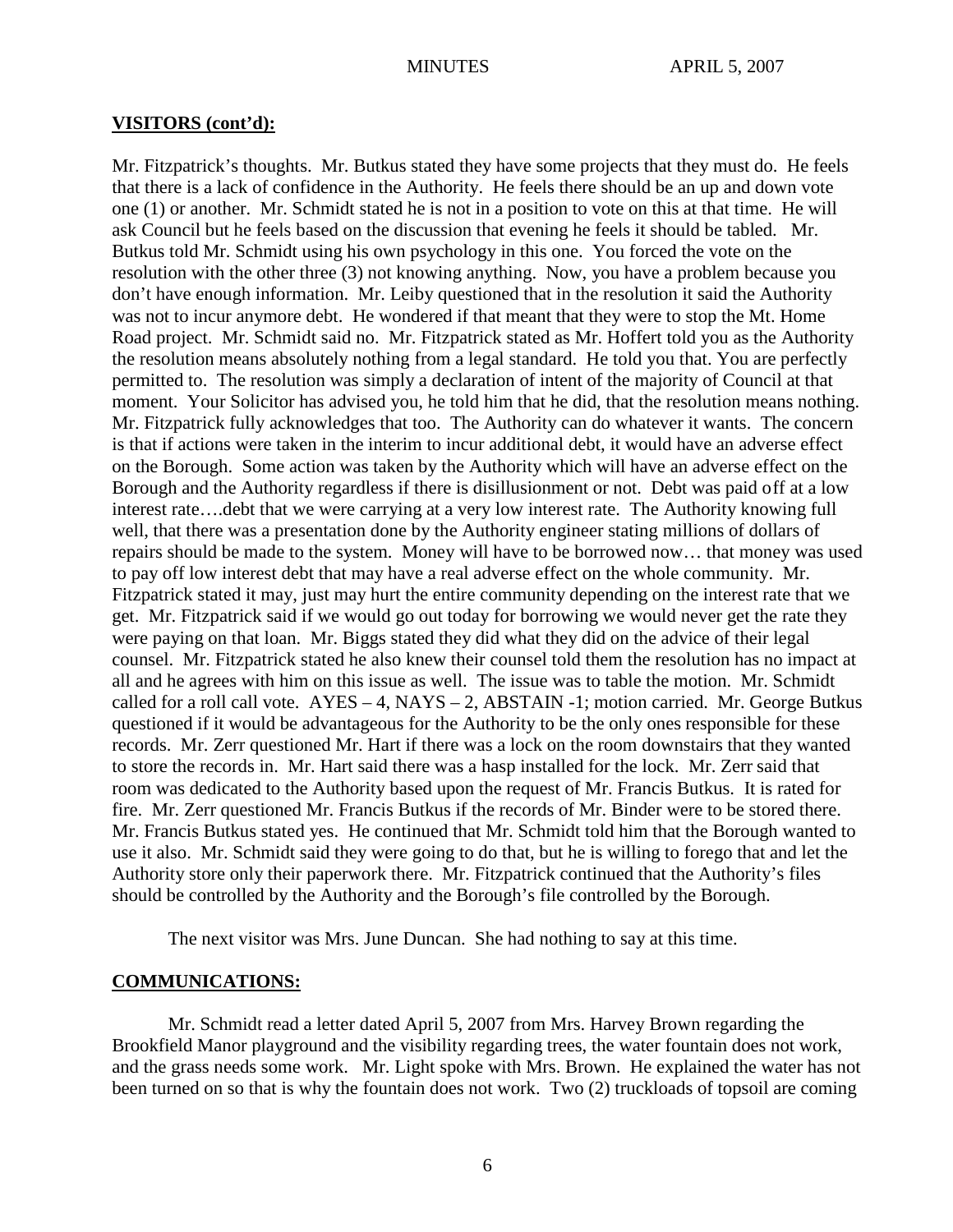# **COMMUNICATIONS (cont'd):**

and we will be reseeding it. A discussion ensued about the trees and the safety issues. Mr. Zerr asked Mr. Ludgate if he spoke to Ryan Homes. Mr. Ludgate said they could replace any dead trees but they will not be able to add any new trees for the safety reasons mentioned by Mr. Zerr. Mr. Ludgate also explained that Brookfield Manor was not paid for with any tax dollars. It was built by the developer.

# **APPROVAL OF BILLS:**

Mr. Light made a motion to pay all the bills; seconded by Mr. Wenrich. Mr. Zerr said there was a bill that was sent to us to pay from the fire company. We did not pay it and he does not see it on the list of paid bills; however he wanted Council to be aware that bill will be discussed later in executive session and that it will be going back to the fire company for them to pay.  $AYES - 7$ , NAYS – 0; motion carried.

## **MILLER ENVIRONMENTAL REPORT:**

Mr. George Butkus stated for the last year we have been running under an experimental permit from DEP. We have been using a bio augmentation process. We have completed that test and we have done better than the State's requirements. In addition, our plant has placed first in the State in efficiency based on the size of the plant.

Mr. Roger Hillibush of Miller Environmental gave the monthly report for March, 2007. The February DMR 2007 was completed and sent to PA DEP during the month. There were no violations. The bio augmentation trial began March 1, 2006. The February 2007 report was sent to the PA DEP along with the DMR. This was the final report, as per PA DEP we were to achieve a minimum of 30% volatile solids reduction, the calculated reduction for the test period March 1, 2006 through February, 2007 was 36.8%. We received a letter from the PA DEP saying the test has been completed and no further monthly reports need to be sent. Commercial user permit renewal letters and applications were sent out. The first quarter 2007 local limits testing, billing, and data entry was completed. Two (2) NOV's were issued. Industrial/commercial water meter readings were completed. The quarterly in-house laboratory Q/C studies were completed. The following is the wastewater flow data for the month - total monthly flow – 29,085,800 gallons, average daily flow – 938,300 gallons, maximum daily flow – 1,073,300, minimum daily flow – 819,800 gallons. There were no violations. The following percentages are each municipalities contribution to the total flow – Sinking Spring – 76.8% (includes an un-metered portion of Spring Township), Lower Heidelberg  $-15.4\%$ , and South Heidelberg  $-7.8\%$ . The total rainfall for the month was 4.60 inches. The Miller staff completed the routine operation and maintenance duties, responded to twenty seven (27) PA One calls. There was one (1) service call. The service call was 711 Spring Street. The lateral was clogged due to children putting sticks and stones down the vent pipe. They televised the lateral and found a problem at the transition leaving the trap. The problem was reported to Mr. Hart. The staff read the collection system flow meters five (5) times during the month. The number one (1) Scum Pump was picked up by Municipal Maintenance on 3/5/07 for rebuild. Mr. Hart pinpointed the water leak at the plant; the Sinking Spring Street Department excavated and repaired the leak. Miller staff installed a new utility water strainer in the chlorine system. They flushed 765 feet of sanitary sewer main during the month. Mr. Fitzpatrick questioned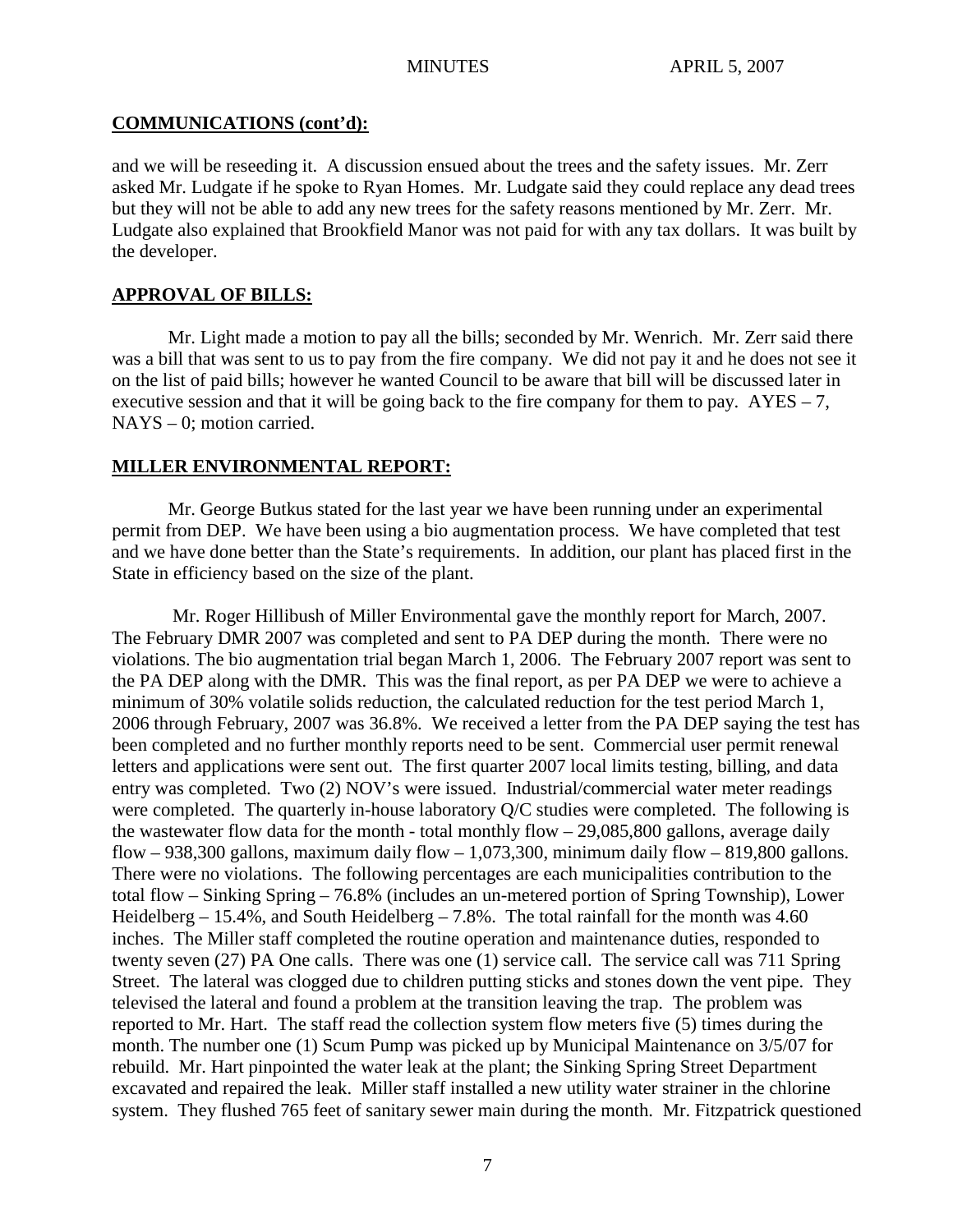#### **MILLER ENVIRONMENTAL REPORT (cont'd):**

how Mr. Hillibush arrives at the percentages of flows for each of the municipalities. Mr. Hillibush has a spreadsheet he uses plus they go out and read the collection system meters on a weekly basis. Mr. Fitzpatrick again questioned if there were flow meters in place. Mr. Hillibush stated there are no flow meters for Spring Township. They are working meters and he does feel secure that the meters are working. A discussion ensued as to when the scum pump might be back. Mr. Hillibush's understands that the pump is already done but the cable is bad.

#### **SEWER ENGINEER REPORT – DAVID SCHLOTT, JR.:**

Mr. Schlott stated the Chapter 94 Report was completed and sent to the PA DEP as required. The maximum monthly BOD loading for 2006 was 2,124 pounds per day. It is believed that this high loading was attributed to the local flooding which occurred at the end of June, 2006 in combination with the unseasonably high flow and flushing of any accumulated solids within the system. In addition, flushing was occurring during the system-wide televising project, which likely dislodged accumulated solids as well. Mr. Schlott stated they listed why it was high but PA DEP might feel that the plant is hydraulically overloaded. The plant is still meeting the concentration limits. There are no violations in them. Based on the existing conditions (five years ago and five years in the future) we might be overloaded. The report also indicates that the wastewater treatment plant's rated design capacity is projected to be hydraulically and organically overloaded within the next five (5) years. We believe this is attributed to the fact that population projections were revised in this report, subtracting out the portion of South Heidelberg Township which is presently diverted to the Spring Township wastewater treatment plant. A discussion ensued about what would happen if a pump station was built. Mr. Schlott feels it might intensify the problem. Mr. Fitzpatrick stated that if we calculate out the amount that is currently being flowed to the Borough by Lower Heidelberg based on their percentage of contribution that would be 149,307. This means that they would still have about 85, 000 gallons they could discharge. However if you look at the flow, if they did, we would be over the rated capacity already. That is just one (1) municipality. Mr. Schlott did say we were working hard at getting rid of the I&I. The treatment plant is rated for a million gallons a day. It is rated to handle 2,002 pounds of BOD a day. ARRO was asked what could be done at the plant without adding an oxidation ditch. They would like to do a modification and a re-rating of various facilities within the plant. In other words, see how much capacity could be obtained. The report found that the plant could be re-rated to a capacity of 1.25 MGD. The following modifications are needed: addition of mechanical fine screen device, modifications of the influent pumps, addition of a new 43 foot diameter final clarifier, modification to flow division box number 2 to accommodate a third clarifier, addition of a RAS pump and controls for third clarifier, effluent flow meter modifications, and the addition of eight (8) reed beds. It was also recommended to replace the two (2) existing influent grinders with a mechanical fine screen in lieu of adding a third grinder which would be necessary to achieve the proposed capacity. The cost is about 4.5 million dollars. ARRO continues the work with the Sewer Use Ordinance implementation. Mr. Fitzpatrick asked Mr. Schlott if when they compile their Chapter 94 Report, do they take into consideration the zoning in different municipalities? Mr. Schlott stated they look at then number of residential connections and then multiply times the census to that municipality. Then they take the average daily flow for the huge industrial users, (see what that number comes to), and then divide that by 90 gallons per day per person to back into a population. They add the two (2) numbers together and that is the population that the flow is serving. A discussion ensued. Mr. Schlott stated the Chapter 94 is basically a report card that shows which municipalities might be in trouble.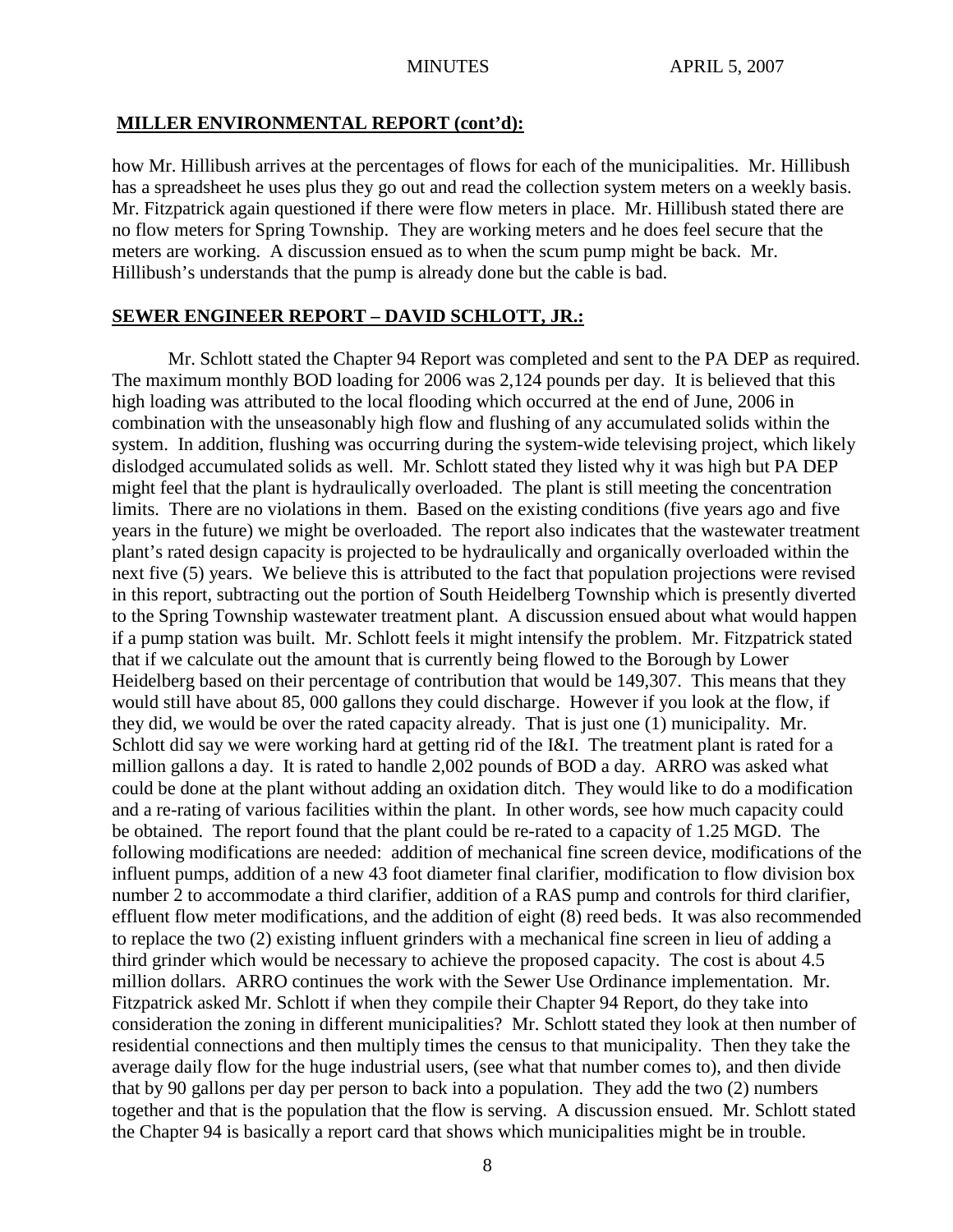# **REPORTS OF COMMITTEES AND OFFICES:**

## **LIBRARY - DENNIS LEIBY:**

Mr. Leiby stated the rug was discussed. Mr. Ludgate was to get information on that.

They were also discussing the sign out front and what design they were looking at. The Friends of the Library will be paying for it.

Mr. Ludgate stated it is a piggy back on the Department of General Services so it won't be bid (the carpeting). If they are happy with a design and Council does not object we can get the carpet. Ludgate recommends the piggy back. It is a lot better quality then what we have there now. The cost is somewhere in the \$12,000 to \$13,000 area. Mr. Schmidt asked if this was installed. Mr. Ludgate stated it is the installed price. A discussion ensued into the logistics. Mr. Wenrich made a motion to move ahead with the carpet in the library based on the engineer's findings and in addition we will piggyback off the State's contract; seconded by Mr. Zerr.  $AYES - 7$ ,  $NAYS - 0$ ; motion carried.

## **PROPERTY AND MAINTENANCE – BRUCE LIGHT:**

Mr. Light brought up at the workshop meeting about the outstanding job our street's department did during the snowstorms. He wanted again to thank them for a job well done.

On April  $13<sup>th</sup>$  the awning will be going up over the back steps to the police and library.

Vester Place work will begin in June. The curbs are in the process of being repaired.

He thanked the companies that contributed to our egg hunt. In addition, he thanked the fire company for a job well done. He also thanked the rec board for another great job.

#### **RECREATION – BARBARA KUTZ:**

Mrs. Kutz stated that Dorothy Schmidt gave her the information about the egg hunt as she was unable to be there. They raffled off an Easter Basket and took in \$126.00. They will be using that money to buy plastic Easter Eggs for next year.

The Rec Board will be now gearing up for the Memorial Day Parade.

# **PUBLIC SAFETY – JAMES ZERR:**

Mr. Zerr said the task force of the fire company has been meeting regularly. The next meeting will be April  $10^{th}$ .

The Rt. 422 Corridor Study has assigned a project engineer. The next meeting will be in late April. The agreements will be finalized hopefully at that time.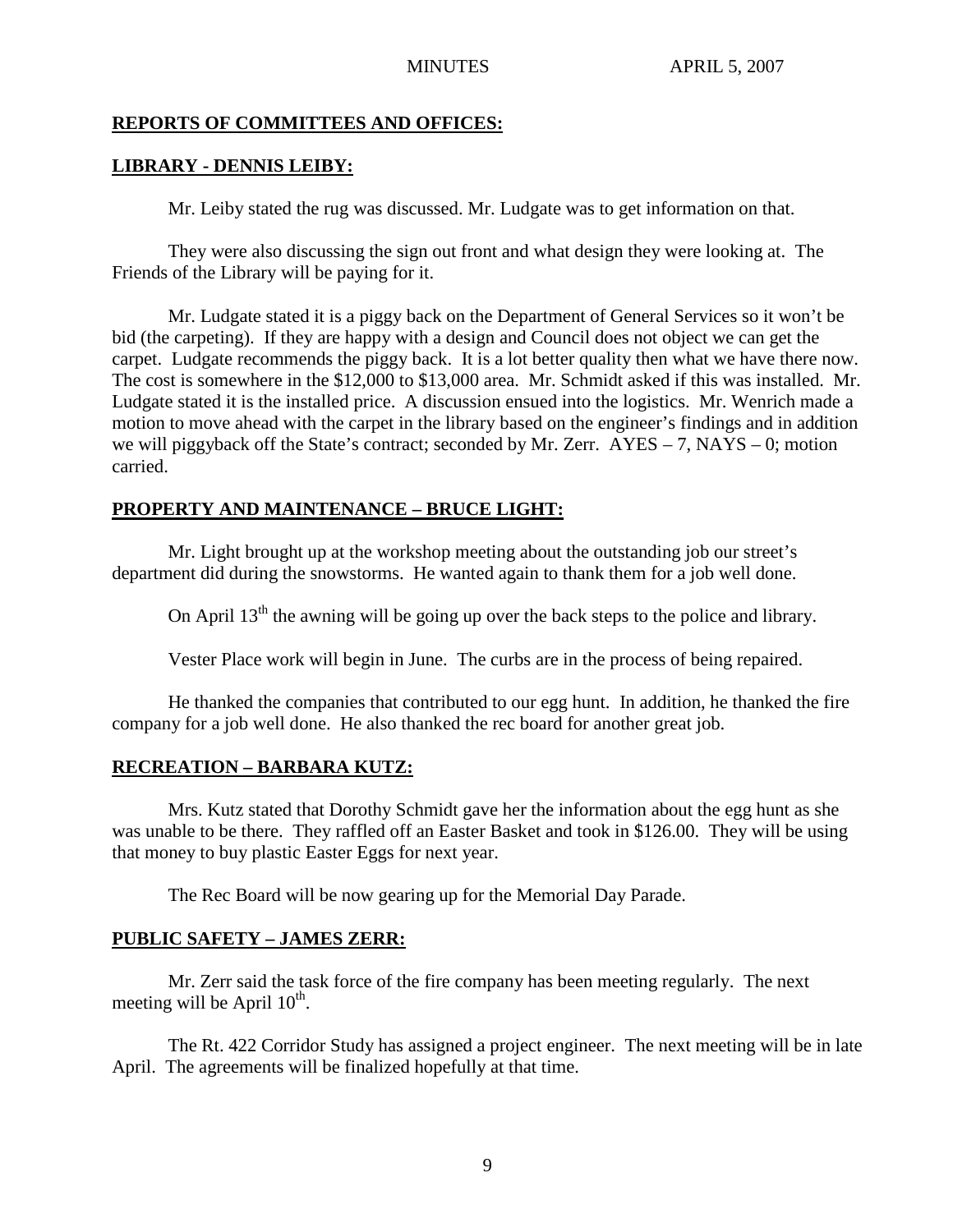## **PUBLIC SAFETY – JAMES ZERR (cont'd):**

Everyone was given copies of both the police and fire department activities.

The Safety Committee along with the Chief is looking at a safety concern at the corner of Vester and Woodrow.

Mr. Wenrich questioned if there was any information on the box controller for Penn and Mull Avenues. Mr. Zerr stated they are still awaiting the arrival of the parts from China. If we need one (1) in the meantime, there is one (1) available in another municipality. Mr. Zerr stated our real issue right now is Cacoosing and Penn Avenues. It appears that the water line workers are messing up the lines down there almost on a daily basis. We will be sending a bill to PA American Water Company for the time our fire police, regular police, and Telco have spent down there along with any expenses.

## **MAYOR NOECKER:**

Mayor Noecker stated we accepted the resignation of Dennis Moyer a few weeks ago. The Civil Service Commission has been activated. The Chief along with the Mayor had made some recommendations for changes to the Commission. They would like the candidate to be at least twenty one (21) years old. These changes will need to be made to the Ordinance. They would like to see the Veteran's Preference be added to the ad. In addition, all of the examinations, tests, ratings, these types of things will be done by the PA Chiefs of Police Association. Mr. Schmidt stated we can accept the recommendations and that would allow the Commission to begin the process of putting together their lists if that would be agreeable to Council. By the time this is enacted we shouldn't be too far in the process. Mr. Zerr made the motion to accept these recommendations and move forward with the process; seconded by Mr. Wenrich. AYES – 7, NAYS – 0; motion carried. Mrs. Shade questioned if the fee will remain at \$35.00. Mr. Zerr along with the Mayor agreed that the fee should remain the same. Mr. Falter feels we should appoint the doctors that are used for the tests. Chief Ulrich stated he thought that the Commission recommends them. Mr. Falter stated that was true but the Council appoints them based upon the Commission's recommendations.

#### **ADMINISTRATION – STEWART WENRICH:**

Mr. Wenrich met with the Committee and had a productive meeting. Mr. Wenrich is making progress on updating the handbook. It will be presented to all of Council for their review.

The ad ran for the new clerk. Mr. Zerr, Mr. Light, Mrs. Shade, and Mr. Hart did the interviewing. The position was offered to a candidate, she accepted did the drug and alcohol testing which was fine; however she then decided she needed more money. The offer was made to the second candidate.

Mrs. Shade stated the website is up. It is a work in progress. There are links to the police and fire departments. Hopefully, within the next few weeks it will be up and running. It is hosted by the County at no cost to us.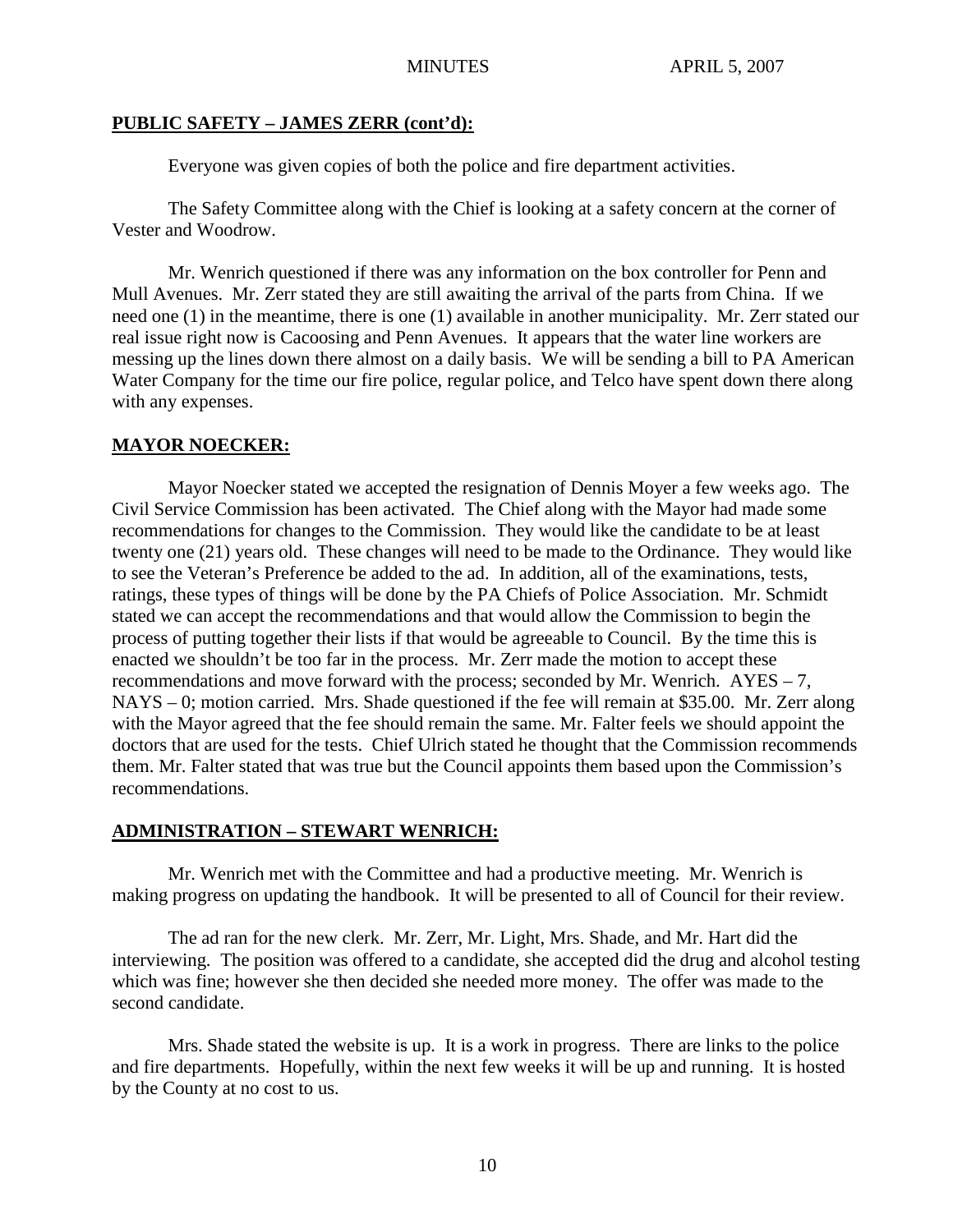#### **SEWER AND SANITATION – GEORGE BUTKUS:**

Mr. Butkus stated the sanitation committee met with residents that wanted to be on the ad hoc committee about trash payments for next year. He has most of the numbers. He was mistaken; we do not get any information from our trash haulers on the tonnage of trash we dump. He has talked to other haulers. He is hopping to go out to bid in July. Mr. Butkus read off dates and locations of hazard waste collections by the County.

He again thanked Miller Environmental for the outstanding job they are doing.

Spring cleanup is Wednesday, April 25, 2007.

# **PUBLIC WORKS DIRECTOR – MICHAEL HART:**

Mr. Hart wanted to get Council's approval to go out to bid for the Vester Place project.

Currently we are looking at the south side of Vester at the alley, the Grande property; there is no stormwater system in place there. He explained how it runs and would like to install a catch basin. He is looking if we can do it and if possible the Borough staff will do the work.

Mr. Stine brought up at the workshop meeting about the lateral work on Park Avenue. Mr. Hillibush did televise the lateral and there are serious leaks at the bottom of the trap. He sent the property owner a letter stating this issue needs to be addressed as soon as possible.

At Brookfield right across from the playground a huge sinkhole is opening up. It is currently not the Borough's problem. Mr. Schmidt drove by and it appears to be getting larger every day. It is currently on Ryan Homes. Mr. Schmidt stated with Grande we held some money in escrow for these types of things. Mr. Ludgate stated we did and we will be holding more money for this area. They have a pattern of sinkholes at the beginning of construction. Mr. Hart questioned if we should have seismic testing done. Mr. Ludgate discussed this with Mr. Elliott and he is supposed to be talking with the company we used in the past and getting prices on this.

Mr. Hart would like Council's permission to take his first residential building inspector's test in Harrisburg on June 9, 2007. It is a cost of \$100.00. Mr. Butkus made a motion to authorize Mr. Hart to take his first test toward obtaining his residential building inspector's license at a cost of \$100; seconded by Mr. Wenrich. AYES – 7, NAYS – 0; motion carried.

Mr. Wenrich made a motion to authorize Ludgate Engineering to go out for bids for the Vester Place project; seconded by Mr. Zerr. AYES – 7, NAYS – 0; motion carried.

Mr. Zerr questioned where we stood on the garage. Mr. Hart said we received an answer from the insurance company and they told us to move ahead with the repairs. He called the contractor and he is checking on the turn around time on the new overhead door. Once he gets that information he will contact us and let us know when he can start. He is hoping within the next two (2) weeks.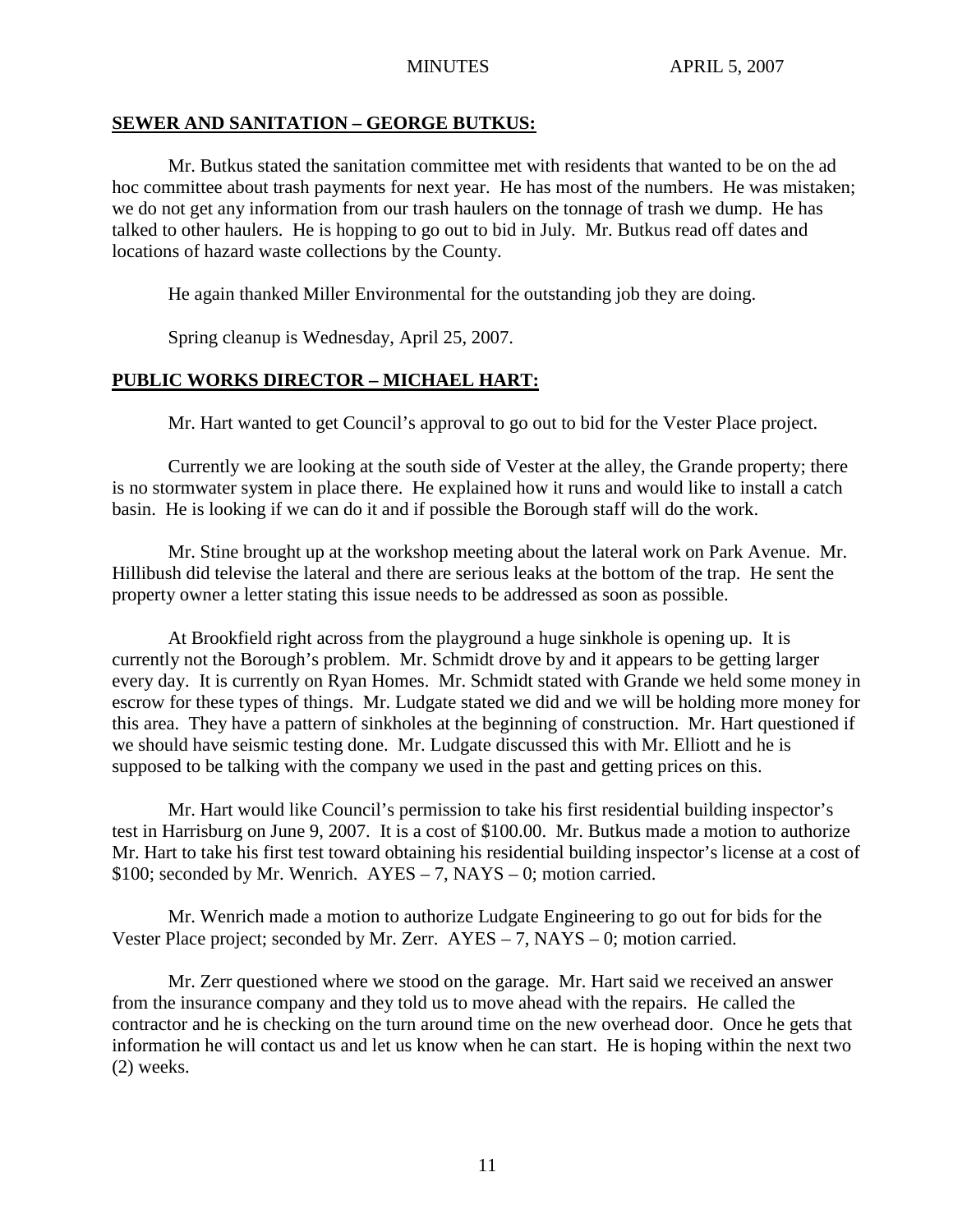# **BOROUGH ENGINEER – ROBERT LUDGATE, JR.:**

Mr. Ludgate said the Dunkin Donuts plan was submitted to the Planning Commission at their last meeting. The Planning Commission reviewed the revised plan. They are recommending that Council grant conditional final plan approval subject to the following conditions:

- 1. To receive confirmation in writing from Mr. Gary Kraft that the revised plan has addressed all of his concerns.
- 2. PA DEP sewage approval of their module

These are the only two (2) outstanding conditions. Mr. Wenrich asked since that was an old gas station site has any testing been done. Mr. Ludgate stated they had a Phase I environmental study done by a company. A report was prepared. The report must have shown no problems otherwise they would have not bought the property. There will be no Baskin Robbins. Mr. Wenrich made a motion to accept the Planning Commission recommendations and grant conditional approval subject to the conditions mentioned above; seconded by Mr. Light.  $AYES - 7$ ,  $NAYS - 0$ ; motion carried.

Another plan that was presented to the Planning Commission is the Sickafus Minor Subdivision. Mr. Sickafus owns what we call "the Joe Dell properties." Mr. Sickafus submitted a minor subdivision plan. He is looking to subdivide the old bank and the old white apartment building. The plan subdivides the property into four (4) lots. Mr. Ludgate explained what would be on each lot. Lot 1 would contain the bank. Lot 2 would be an "L" shape lot next to the bank. Lot 3 would be a large lot about 71/2 acres which would go up to the railroad. Lot 4 would encompass the old white apartment building. Lot 4 would be subject to a further land development plan by the operators of McDonalds. His attention is to buy the land from Sickafus and tear down the apartment building and put an outdoor eating area and a play land there. It was reviewed by the Planning Commission and their recommendation is to consider granting conditional final plan approval with the following conditions made to the plan:

- 1. The lot layout would be revised slightly. They are slightly over the 50% impervious coverage.
- 2. The Solicitor reviews the language and approves the joint driveway access.
- 3. The location map is revised to show the new zoning districts.
- 4. The existing water and sewer lines or laterals are depicted on the plan.
- 5. If any review comments were given by ARRO, they need to address them.
- 6. They will be revising their lot 3, to depict a right of way that they will grant to the Borough at no cost for the building of a cul-de-sac on Krick Avenue at some time in the future.

Mr. Wenrich stated that on the parking lot of the old bank is the "spring" that the Borough is named after. Is there anything in place to preserve that, Mr. Wenrich asked. There is a plaque there. Mr. Ludgate stated this is merely a plan, they don't know who ultimately will own lot 1. At this time, it is on the historic registry. Mr. Ludgate does not feel anyone will try to put a pipe in there. It will be quite difficult to do. Mr. Leiby wondered if it would be in the interest of the Borough to make this a condition of approval. A brief discussion ensued. We can ask that a restrictive note be placed on the plan. Another discussion ensued as to what is on what lot. Mr. Hartman, Sickafus' engineer, said that they will be removing some of the impervious surface. Neither of the driveways will be closed by the plan. The subdivision plan just creates lots that could be sold to other people.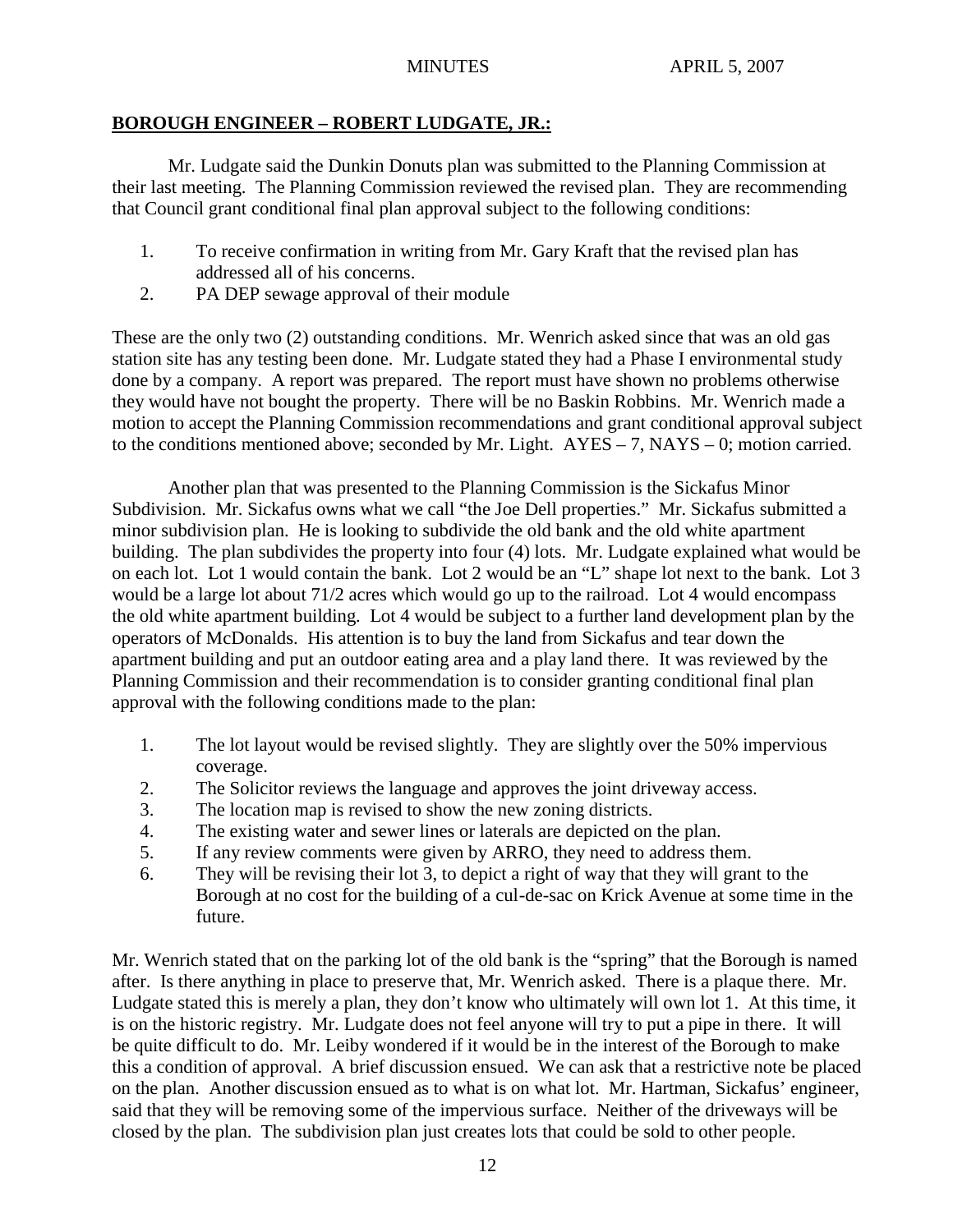#### **BOROUGH ENGINEER – ROBERT LUDGATE, JR (cont'd).:**

If someone wants to build on these lots, they will need to submit a land development plan. Mr. Butkus questioned if the breakdown on these lots allows enough space for whatever they might want to do. Mr. Ludgate stated it does, it matches or exceeds what our zoning requires. It is not an issue. As of today, Mr. Sickafus granted the land to build the cul-de-sac. He will not build the culde-sac. A discussion ensued. There are no improvements so no agreements are needed at this point in time. We don't know who will own what lot. This plan just creates four (4) lots. Mr. Hartman will need to come back in front of Council with a final plan. Mr. Zerr made a motion to table this plan till they come in front of Council with a final plan showing the conditions being met and the preservation of the spring; seconded by Mr. Butkus. AYES – 7, NAYS – 0; motion carried. There will be seven (7) conditions now, Mr. Hartman questioned. Mr. Ludgate reviewed the comments and concerns.

Mr. Ludgate read the letter from Mr. Robert Ludgate, Sr. It pertained to the downtown revitalization of Sinking Spring. He contacted Mr. Sam Loth of the Main Street Project in West Reading. Mr. Loth contacted people at the Michael Salavaie Company. They called Mr. Ludgate and asked for more information. They feel this area is promising due to the high traffic count. They will visit the area before making any firm commitment. They will be in the area the following week. The golf course is off the list but the Boscov is still a viable possibility. Mr. Ludgate put a note on the bottom of the letter it read "in evaluating Traditions conditional use; do be aware of the additional impact upon the already stressed intersections along Penn Avenue. Perhaps Traditions will make a substantial cash contribution which could be seed money towards making the major improvements to Penn Avenue that I have suggested and that Councilman Zerr and I discussed with PENNDOT in our meeting with them last month." This was the redesign of Mull, Penn, and 724 intersections. Mr. Dennis Toomey of PENNDOT feels that Council should be aware, in his opinion, this will impact traffic on Penn Avenue. Council might want to make them pay for improving the intersection as part of a conditional use. A sales agreement has been signed between Boscov's and another developer. There are no plans submitted at this time.

Mrs. Kutz said that the VFW might be interested in purchasing some land in back of them. Mr. Ludgate stated they should talk to Mr. Pat Sickafus.

#### **FIRE CHIEF – RONALD WENTZEL:**

He stated he made his presentation.

#### **UNFINISHED BUSINESS:**

The Berks County Uniform Construction Code was discussed. Mr. Fitzpatrick reviewed the document which he stated was to use them as an appeals board. There is a fee which we must pay and he believed it to be about \$200.00. It is currently up and running. Every applicant that will make an appeal will need to pay for his costs. It will not cost us for any appeals. A discussion ensued about our fees and the amount we charge. Mr. Leiby feels it is ridiculous to pay \$50.00 and then have to pay another \$50.00 for a use and occupancy permit. Mr. Ludgate did not think that was right either. Mr. Ludgate explained why we charge for a use and occupancy permit. Mr. Hart stated they do pay those fees. Mrs. Shade explained that it is true we do charge for that. This is to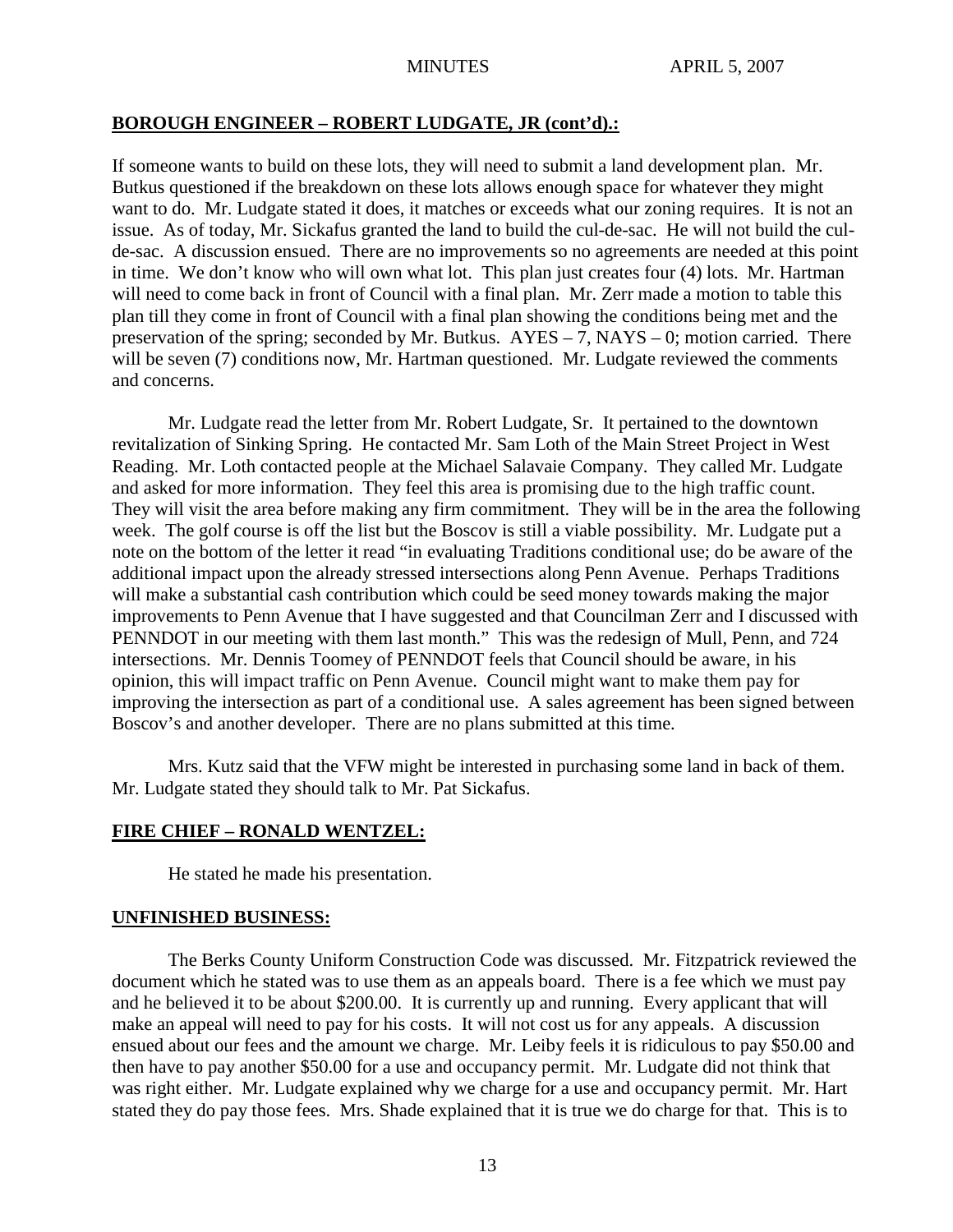## **UNFINISHED BUSINESS (cont'd):**

pay for the building inspector going out and doing an inspection to make sure the fence is placed in right area. Mr. Butkus made a motion to join the County Appeal's Board with the stipulation that the Board is up and running; seconded by Mr. Wenrich.  $AYES - 7$ ,  $NAYS - 0$ ; motion carried. Mrs. Shade stated that is why we charge for the fence or any other building. It is for the inspection to make sure that the zoning is carried out. Mr. Ludgate feels we can change the fees if we want. Mr. Hart explained how he is handling this. He told them that he will not give them a Certificate of Occupancy till he inspects the property.

The next item was the Mutual Aid Agreement. It will be done in May.

The PENNVEST Agreement was next. This is the modification of the amortization schedule. We did not borrow as much money as we could have. The amount is \$515,041.77. The principal amount of the loan is \$501,135.07 at the current time. He recommends the adoption. Mr. Zerr made a motion to adopt the new amortization schedule; seconded by Mr. Wenrich.  $AYES - 7$ , NAYS – 0; motion carried.

#### **NEW BUSINESS:**

Mr. Light requested from Council who will be in the parade. Mrs. Sandi needs to know.. The parade is Monday, May 28, 2007 at 10:00 a.m. He thanked Council.

Mr. Light would like to have the May meeting begin at 7:00 p.m. so we can hold a Meet the Candidate's Night for the people who are running for Council. It will just be Council.

# **PUBLIC COMMENT:**

There were no public comments.

#### **TREASURER'S REPORT:**

| General Account                  |                      |           |            |
|----------------------------------|----------------------|-----------|------------|
| Opening Balance – March 31, 2007 |                      | \$        | 406,061.09 |
| <b>PLGIT</b>                     |                      |           | 8,382.24   |
| Invest                           | Recreation           |           | 44,451.72  |
|                                  | General Invest       |           | 13,603.29  |
|                                  | To Be Paid           | <u>\$</u> | 52,610.27  |
|                                  |                      | \$        | 419,978.07 |
| Sewer Account                    |                      |           |            |
| Opening Balance – March 31, 2007 |                      | \$        | 325,185.43 |
| <b>PLGIT</b>                     |                      |           | 56,400.07  |
| Invest                           | <b>Sewer Revenue</b> |           | 108,539.57 |
|                                  | To Be Paid           |           | 5,228.40   |
|                                  |                      | \$        | 484,896.67 |